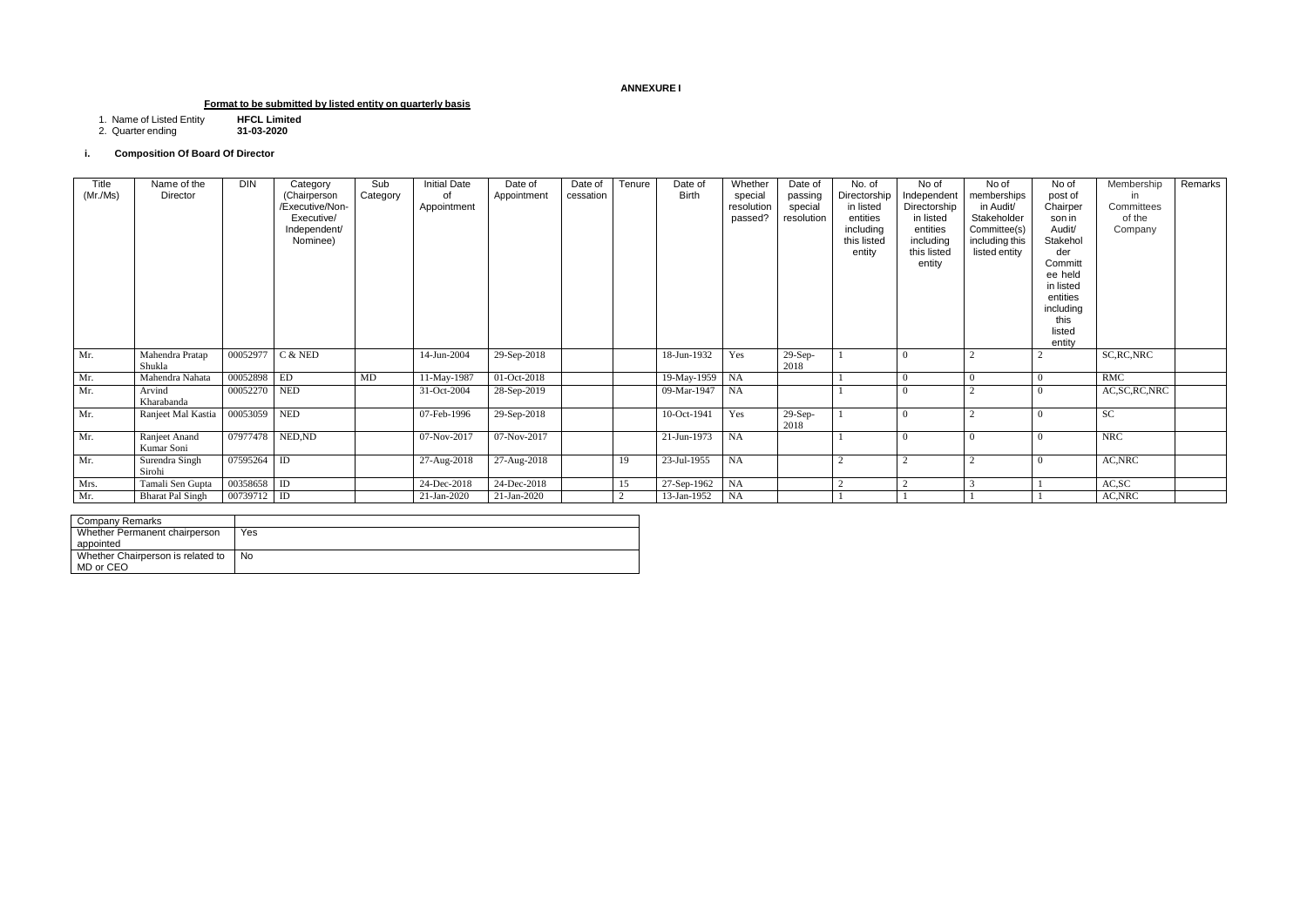#### **ii. Composition of Committees**

#### **a. Audit Committee**

| Sr. | Name of the Director    | Category | Chairperson/Membership | <b>Appointment Date</b> | <b>Cessation Date</b> |
|-----|-------------------------|----------|------------------------|-------------------------|-----------------------|
| No. |                         |          |                        |                         |                       |
|     | Surendra Singh Sirohi   | ID       | Member                 | 27-Aug-2018             |                       |
|     | Arvind Kharabanda       | NED      | Member                 | $30 - Oct - 2004$       |                       |
|     | Tamali Sen Gupta        | ID       | Member                 | 08-Feb-2019             |                       |
|     | <b>Bharat Pal Singh</b> | ID       | Chairperson            | $21 - Jan - 2020$       |                       |

| Jompanv<br>Remarks               |     |
|----------------------------------|-----|
| Whether Permanent<br>chairperson | Yes |
| appointed                        |     |

#### **b. Stakeholders Relationship Committee**

| Sr.<br>No. | Name of the Director   | Category   | Chairperson/Membership | <b>Appointment Date</b> | <b>Cessation Date</b> |
|------------|------------------------|------------|------------------------|-------------------------|-----------------------|
|            | Mahendra Pratap Shukla | $C &$ NED  | Chairperson            | $12$ -Aug- $2005$       |                       |
|            | Ranjeet Mal Kastia     | <b>NED</b> | Member                 | 27-Jan-2001             |                       |
|            | Arvind Kharabanda      | <b>NED</b> | Member                 | $30$ -Oct-2004          |                       |
|            | Tamali Sen Gupta       | ID         | Member                 | $01-Apr-2019$           |                       |

| Company<br>Remarks                      |     |
|-----------------------------------------|-----|
| Whether i<br>: chairperson<br>Permanent | Yes |
| appointed                               |     |

## **c. Risk Management Committee**

| Sr. | Name of the Director   | Category   | Chairperson/Membership | <b>Appointment Date</b> | <b>Cessation Date</b> |
|-----|------------------------|------------|------------------------|-------------------------|-----------------------|
| No. |                        |            |                        |                         |                       |
|     | Mahendra Nahata        | ED         | Chairperson            | 17-Oct-2014             |                       |
|     | Mahendra Pratap Shukla | C & NED    | Member                 | 17-Oct-2014             |                       |
|     | Arvind Kharabanda      | <b>NED</b> | Member                 | $17-Oct-2014$           |                       |

| Company<br>Remarks                 |     |
|------------------------------------|-----|
| Whether Permanent<br>t chairperson | Yes |
| appointed                          |     |

## **d. Nomination and Remuneration Committee**

| Chairperson/Membership<br><b>Appointment Date</b> | <b>Cessation Date</b> |
|---------------------------------------------------|-----------------------|
|                                                   |                       |
| 27-Aug-2018                                       |                       |
| 30-Oct-2004                                       |                       |
| 27-Aug-2018                                       | 21-Jan-2020           |
| 21-Jan-2020                                       |                       |
| 21-Jan-2020                                       |                       |
|                                                   |                       |

| ' ompany۔<br>' Remarks                |     |
|---------------------------------------|-----|
| Wh<br>nether<br>Permanent chairperson | Yes |
| appointed                             |     |

## iii. **Meeting of Board of Directors**

| Date(s) of Meeting<br>(if any) in the<br>previous quarter | Date(s) of Meeting<br>(if any) in the<br>relevant quarter |    | Whether<br>requirement of<br>Quorum met | Number of<br><b>Directors present</b> | Number of Independent<br><b>Directors present</b> |
|-----------------------------------------------------------|-----------------------------------------------------------|----|-----------------------------------------|---------------------------------------|---------------------------------------------------|
| 21-Oct-2019                                               | 20-Jan-2020                                               |    | Yes                                     |                                       |                                                   |
|                                                           |                                                           |    |                                         |                                       |                                                   |
|                                                           |                                                           |    |                                         |                                       |                                                   |
| Company Remarks                                           |                                                           |    |                                         |                                       |                                                   |
| Maximum gap between any two                               |                                                           | 90 |                                         |                                       |                                                   |

consecutive (in number of days)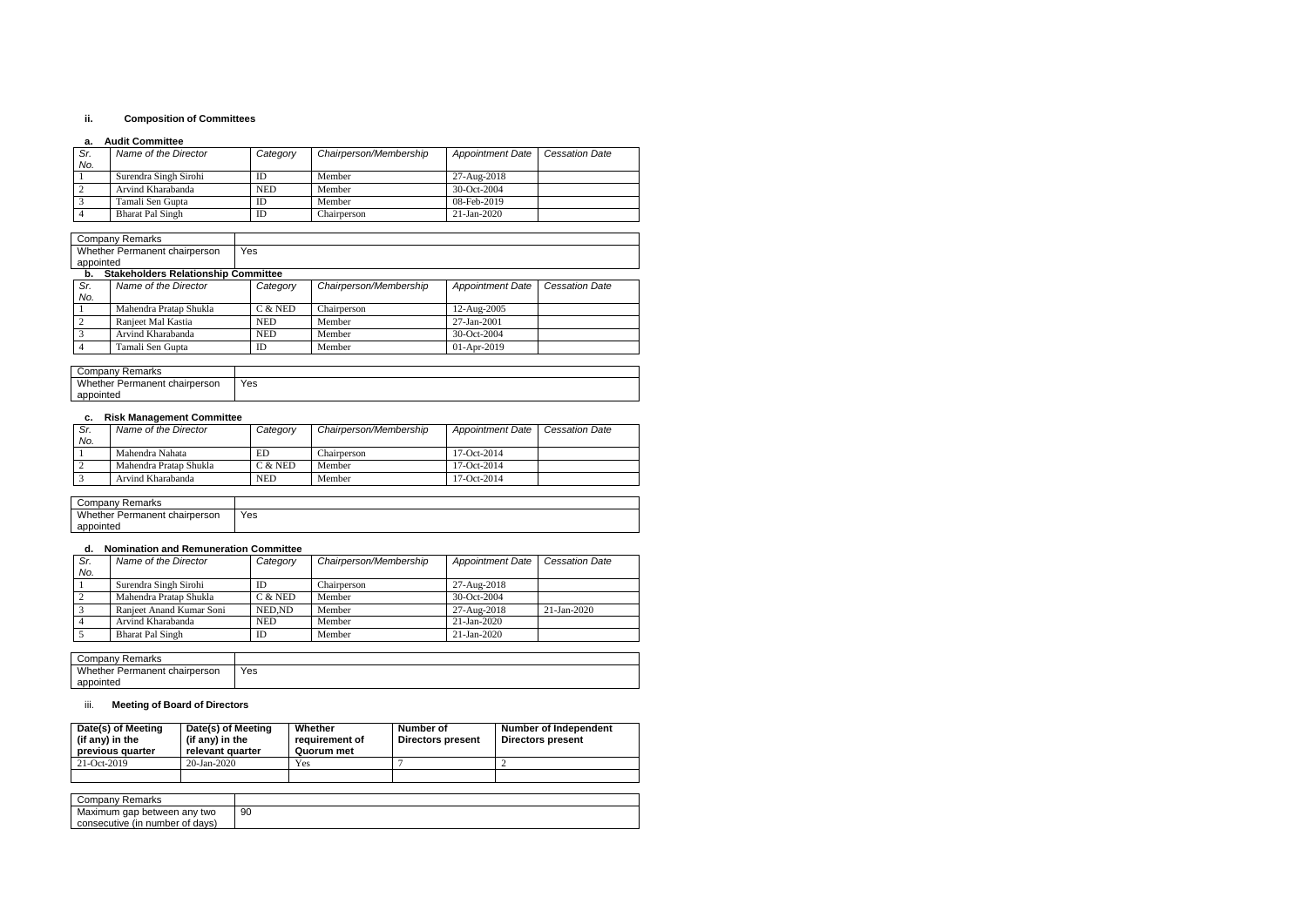#### iv. **Meeting of Committees**

| Name of the<br><b>Committee</b> | Date(s) of meeting<br>during of the<br>committee in the<br>previous quarter | Date(s) of meeting<br>of the committee<br>in the relevant<br>quarter | Whether<br>requirement of<br>Quorum met<br>(Yes/No) | Number of<br><b>Directors</b><br>present | Number of<br>independent<br>directors present |
|---------------------------------|-----------------------------------------------------------------------------|----------------------------------------------------------------------|-----------------------------------------------------|------------------------------------------|-----------------------------------------------|
| <b>Audit Committee</b>          | 21-Oct-2019                                                                 | 20-Jan-2020                                                          | Yes                                                 |                                          |                                               |
| Nomination &                    |                                                                             | $20 - Jan - 2020$                                                    | <b>Yes</b>                                          |                                          |                                               |
| Remuneration                    |                                                                             |                                                                      |                                                     |                                          |                                               |
| Committee                       |                                                                             |                                                                      |                                                     |                                          |                                               |
| <b>Stakeholders</b>             | $21 - Oct-2019$                                                             | $10$ -Feb-2020                                                       | Yes                                                 |                                          |                                               |
| <b>Relationship Committee</b>   |                                                                             |                                                                      |                                                     |                                          |                                               |

| Company Remarks                 |    |
|---------------------------------|----|
| Maximum gap between any two     | 90 |
| consecutive (in number of days) |    |
| [Only for Audit Committee]      |    |

#### v. **Related Party Transactions**

| <b>Subject</b>                                          | <b>Compliance status</b><br>(Yes/No/NA) | <b>Remark</b> |
|---------------------------------------------------------|-----------------------------------------|---------------|
| Whether prior approval of audit committee obtained      | Yes                                     |               |
| Whether shareholder approval obtained for material RPT  | Not Applicable                          |               |
| Whether details of RPT entered into pursuant to omnibus | Yes                                     |               |
| approval have been reviewed by Audit Committee          |                                         |               |

| Disclosure of notes on related party transactions and Disclosure of notes of |  |
|------------------------------------------------------------------------------|--|
| material related party transactions                                          |  |

#### **VI. Affirmations**

- 1. The composition of Board of Directors is in terms of SEBI (Listing obligations and disclosure requirements) Regulations, 2015. **Yes**
- 2. The composition of the following committees is in terms of SEBI(Listing obligations and disclosure requirements) Regulations, 2015
	- a. Audit Committee **Yes**
	- b. Nomination & remuneration committee **Yes**
	- c. Stakeholders relationship committee **Yes**
	- d. Risk management committee (applicable to the top 100 listed entities) **- Yes**
- 3. The committee members have been made aware of their powers, role and responsibilities as specified in SEBI (Listing obligations and disclosure requirements) Regulations, 2015. **- Yes**
- 4. The meetings of the board of directors and the above committees have been conducted in the manner as specified in SEBI (Listing obligations and disclosure requirements) Regulations, 2015.**- Yes**
- 5. a. This report and/or the report submitted in the previous quarter has been placed before Board of Directors. **- Yes** b. Any comments/observations/advice of Board of Directors may be mentioned here:

| <b>Name</b>        | Manoj Baid                                        |
|--------------------|---------------------------------------------------|
| <b>Designation</b> | <b>Company Secretary &amp; Compliance Officer</b> |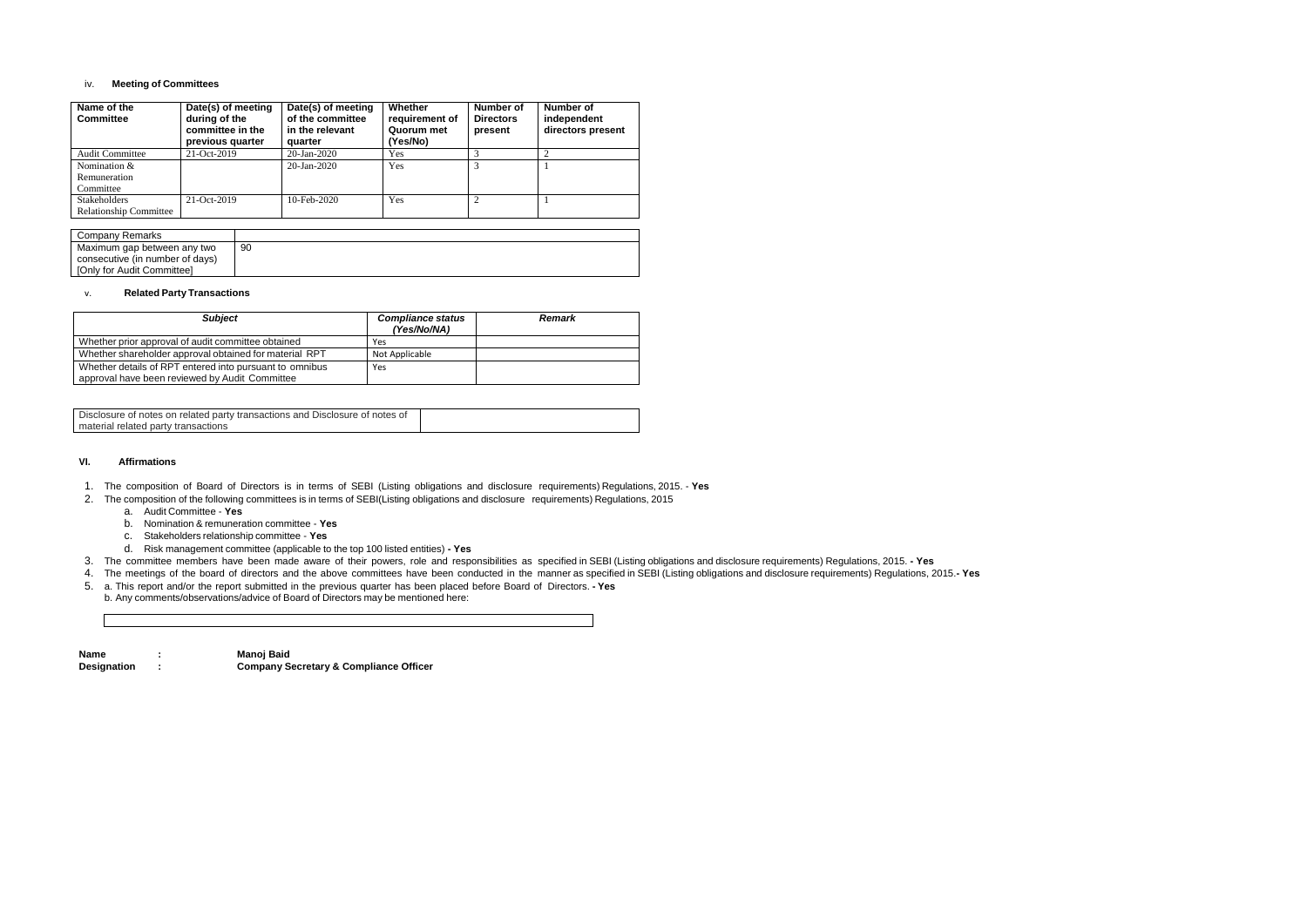## **ANNEXURE II**

Format to be submitted by listed entity at the end of the financial year (for the whole of financial year)

| I. Disclosure on website in terms of Listing Regulations                                                                |     |                             |  |                |              |              |  |
|-------------------------------------------------------------------------------------------------------------------------|-----|-----------------------------|--|----------------|--------------|--------------|--|
| <b>Item</b>                                                                                                             |     | <b>Compliance</b>           |  | Company Remark |              | Website      |  |
|                                                                                                                         |     | <b>status</b>               |  |                |              |              |  |
| As per regulation 46(2) of the LODR:                                                                                    |     |                             |  |                |              |              |  |
| Details of business                                                                                                     | Yes |                             |  |                |              | www.hfcl.com |  |
| Terms and conditions of appointment of                                                                                  | Yes |                             |  |                |              | www.hfcl.com |  |
| Composition of various committees of board of                                                                           | Yes |                             |  |                |              | www.hfcl.com |  |
| Code of conduct of board of directors and senior                                                                        | Yes |                             |  |                |              | www.hfcl.com |  |
| Details of establishment of vigil mechanism/                                                                            | Yes |                             |  |                |              | www.hfcl.com |  |
| Criteria of making payments to non-executive                                                                            | Yes |                             |  |                |              | www.hfcl.com |  |
| Policy on dealing with related party transactions                                                                       | Yes |                             |  |                |              | www.hfcl.com |  |
| Policy for determining 'material' subsidiaries                                                                          | Yes |                             |  |                |              | www.hfcl.com |  |
| Details of familiarization programs imparted to                                                                         | Yes |                             |  |                |              | www.hfcl.com |  |
| Email address for grievance redressal and other Yes                                                                     |     |                             |  | www.hfcl.com   |              |              |  |
| relevant details entity who are responsible for                                                                         |     |                             |  |                |              |              |  |
| Contact information of the designated officials of Yes                                                                  |     |                             |  |                |              | www.hfcl.com |  |
| <b>Financial results</b>                                                                                                | Yes |                             |  |                |              | www.hfcl.com |  |
| Shareholding pattern                                                                                                    | Yes |                             |  |                |              | www.hfcl.com |  |
| Details of agreements entered into with the                                                                             |     | Not Applicable              |  |                |              |              |  |
| media companies and/or their associates                                                                                 |     |                             |  |                |              |              |  |
| Schedule of analyst or institutional investor meet Yes                                                                  |     |                             |  |                |              | www.hfcl.com |  |
| and presentations madeby the listed entity to                                                                           |     |                             |  |                |              |              |  |
| New name and the old name of the listed entity                                                                          | Yes |                             |  |                |              | www.hfcl.com |  |
| Advertisements as per regulation 47 (1)                                                                                 | Yes |                             |  |                |              | www.hfcl.com |  |
| Credit rating or revision in credit rating obtained                                                                     | Yes |                             |  |                |              | www.hfcl.com |  |
| Separate audited financial statements of each<br>Yes                                                                    |     |                             |  | www.hfcl.com   |              |              |  |
| As per other regulations of the LODR:                                                                                   |     |                             |  |                |              |              |  |
| Whether company has provided information                                                                                |     |                             |  |                |              | www.hfcl.com |  |
| under separate section on its website as per                                                                            | Yes |                             |  |                |              |              |  |
| Regulation 46(2)                                                                                                        | Yes |                             |  |                |              | www.hfcl.com |  |
| Materiality Policy as per Regulation 30                                                                                 | Yes |                             |  |                | www.hfcl.com |              |  |
| Dividend Distribution policy as per Regulation<br>It is certified that these contents on the website                    | Yes |                             |  |                | www.hfcl.com |              |  |
|                                                                                                                         |     |                             |  |                |              |              |  |
| <b>Il Annual Affirmations</b><br><b>Particulars</b>                                                                     |     |                             |  | Compli         |              | Company      |  |
|                                                                                                                         |     | <b>Regulation Number</b>    |  | ance<br>status |              | Remark       |  |
|                                                                                                                         |     |                             |  |                |              |              |  |
| Independent director(s) have been appointed in<br>terms of specified criteria of 'independence'<br>and/or 'eligibility' |     | $16(1)(b)$ & $25(6)$        |  | Yes            |              |              |  |
| <b>Board composition</b>                                                                                                |     | $17(1), 17(1A)$ &<br>17(1B) |  | Yes            |              |              |  |
| Meeting of Board of directors                                                                                           |     | 17(2)                       |  | Yes            |              |              |  |
| Quorum of Board meeting                                                                                                 |     | 17(2A)                      |  | Yes            |              |              |  |
| Review of Compliance Reports                                                                                            |     | 17(3)                       |  | Yes            |              |              |  |
| Plans for orderly succession for<br>appointments                                                                        |     | 17(4)                       |  | Yes            |              |              |  |
| Code of Conduct                                                                                                         |     | 17(5)                       |  | Yes            |              |              |  |
| Fees/compensation                                                                                                       |     | 17(6)                       |  | Yes            |              |              |  |
| Minimum Information                                                                                                     |     | 17(7)                       |  | Yes            |              |              |  |
| <b>Compliance Certificate</b>                                                                                           |     | 17(8)                       |  | Yes            |              |              |  |
| Risk Assessment & Management                                                                                            |     | 17(9)                       |  | Yes            |              |              |  |
| Performance Evaluation of Independent<br><b>Directors</b>                                                               |     | 17(10)                      |  | Yes            |              |              |  |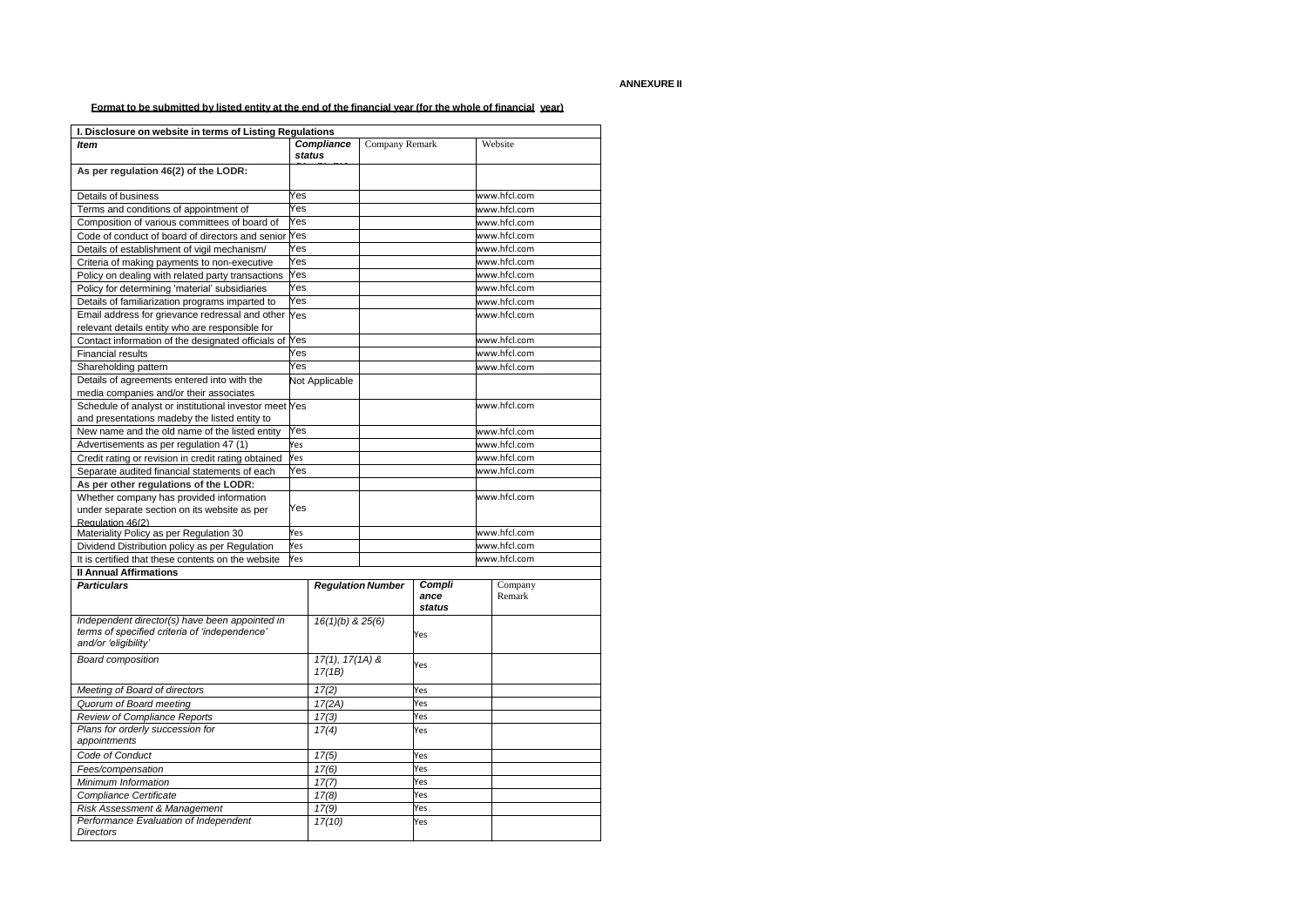| Recommendation of Board                          | 17(11)                   | Yes            |
|--------------------------------------------------|--------------------------|----------------|
| Maximum number of directorship                   | 17A                      | Yes            |
| <b>Composition of Audit Committee</b>            | 18(1)                    | Yes            |
| <b>Meeting of Audit Committee</b>                | 18(2)                    | Yes            |
| Composition of nomination & remuneration         | $19(1)$ & (2)            | Yes            |
| committee                                        |                          |                |
| Quorum of Nomination and Remuneration            |                          | Yes            |
| Committee meeting                                | 19(2A)                   |                |
| Meeting of nomination & remuneration             |                          | Yes            |
| committee                                        | 19(3A)                   |                |
| Composition of Stakeholder Relationship          | $20(1)$ , $20(2)$ and    | Yes            |
| Committee                                        | 20(2A)                   |                |
| Meeting of stakeholder relationship committee    |                          | Yes            |
|                                                  | 20(3A)                   |                |
| Composition and role of risk management          | 21(1), (2), (3), (4)     | Yes            |
| committee                                        |                          |                |
| Meeting of Risk Management Committee             |                          | Yes            |
|                                                  | 22                       |                |
| Vigil Mechanism                                  | 22                       | Yes            |
| Policy for related party Transaction             | 23(1), (1A), (5), (6),   | Yes            |
| Prior or Omnibus approval of Audit Committee     | 23(2), (3)               | Yes            |
| for all related party transactions               |                          |                |
| Approval for material related party transactions | 23(4)                    | Not Applicable |
|                                                  |                          |                |
| Disclosure of related party transactions on      | $\overline{2}3(9)$       | Yes            |
| consolidated basis                               |                          |                |
| Composition of Board of Directors of unlisted    | 24(1)                    | Not Applicable |
| material Subsidiary                              |                          |                |
| Other Corporate Governance requirements          | $24(2), (3), (4), (5)$ & | Yes            |
| with respect to subsidiary of listed entity      | (6)                      |                |
| Annual Secretarial Compliance Report             |                          | Yes            |
|                                                  | 24(A)                    |                |
| Alternate Director to Independent Director       | 25(1)                    | Not Applicable |
|                                                  |                          |                |
| <b>Maximum Tenure</b>                            |                          | Yes            |
|                                                  | 25(2)                    |                |
| Meeting of independent directors                 | $25(3)$ & $(4)$          | Yes            |
| Familiarization of independent directors         | 25(7)                    | Yes            |
| Declaration from Independent Director            | $25(8)$ & $(9)$          | Yes            |
| D & O Insurance for Independent Directors        | 25(10)                   | Yes            |
| Memberships in Committees                        | 26(1)                    | Yes            |
| Affirmation with compliance to code of conduct   | 26(3)                    |                |
| from members of Board of Directors and           |                          |                |
| Senior management personnel                      |                          |                |
|                                                  |                          | Yes            |
| Disclosure of Shareholding by Non- Executive     | 26(4)                    |                |
| <b>Directors</b>                                 |                          | Yes            |
| Policy with respect to Obligations of directors  | 26(2) & 26(5)            | Yes            |
| and senior management                            |                          |                |
|                                                  |                          |                |

| <b>Other Information</b> | Due to lockdown in the Country on account of Covid-19 disease pandemic, the        |
|--------------------------|------------------------------------------------------------------------------------|
|                          | convening of meeting of Risk Management Committee, in compliance of Regulation     |
|                          | 21(3A), could not be held during quarter/year ended 31.03.2020. n nHowever, as per |
|                          | SEBI Circular No. SEBI/HO/CFD/CMD1/CIR/P/2020/48 dated March 26, 2020 as a one-    |
|                          | time relaxation, the meeting of Risk Management Committee can be held till June    |
|                          | 30, 2020 and shall be complied accordingly.                                        |